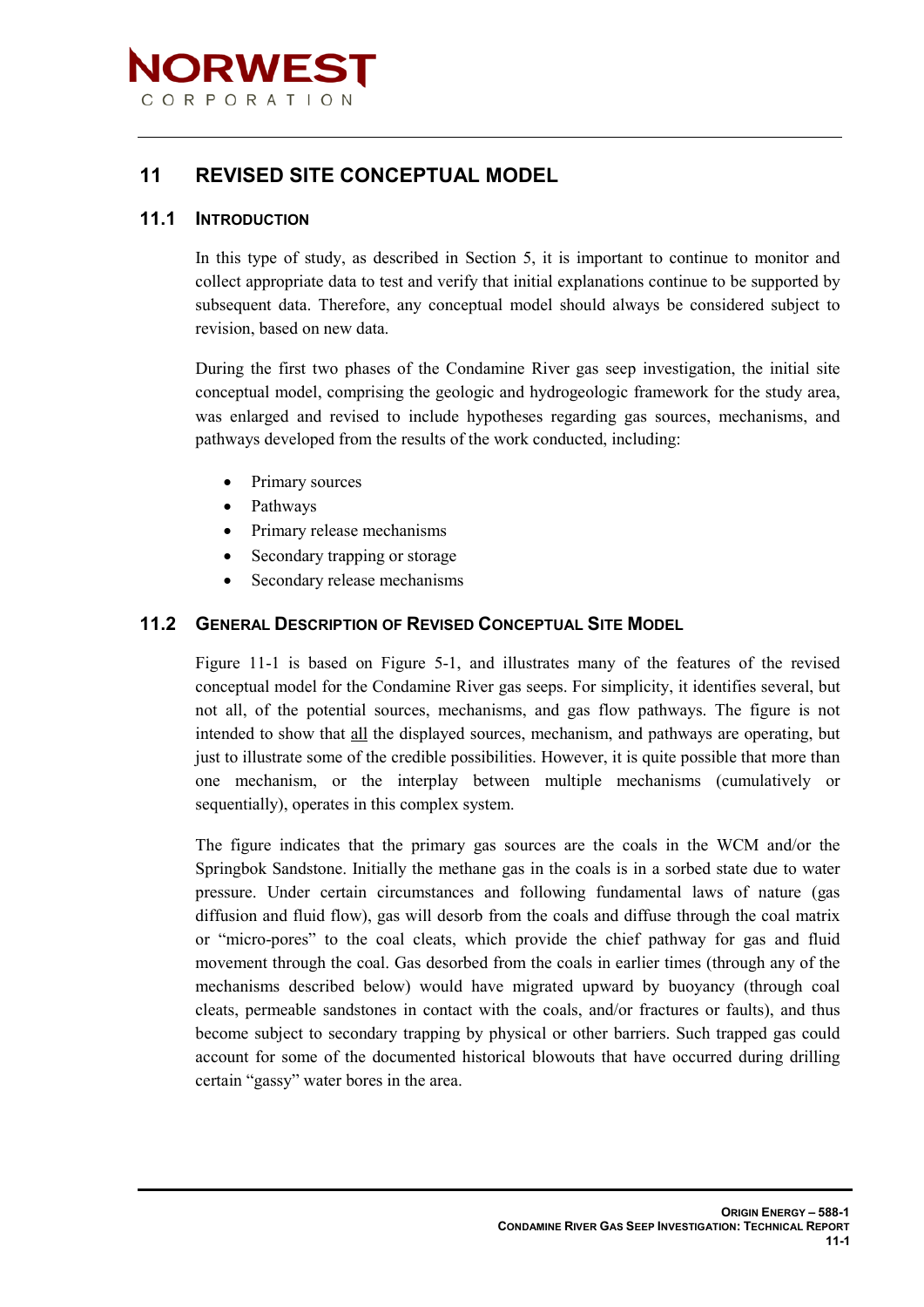



Not to scale. Conceptual only. Pathways are potential, not proven. This is a gross simplification of a complex system. For full explanation, see text.

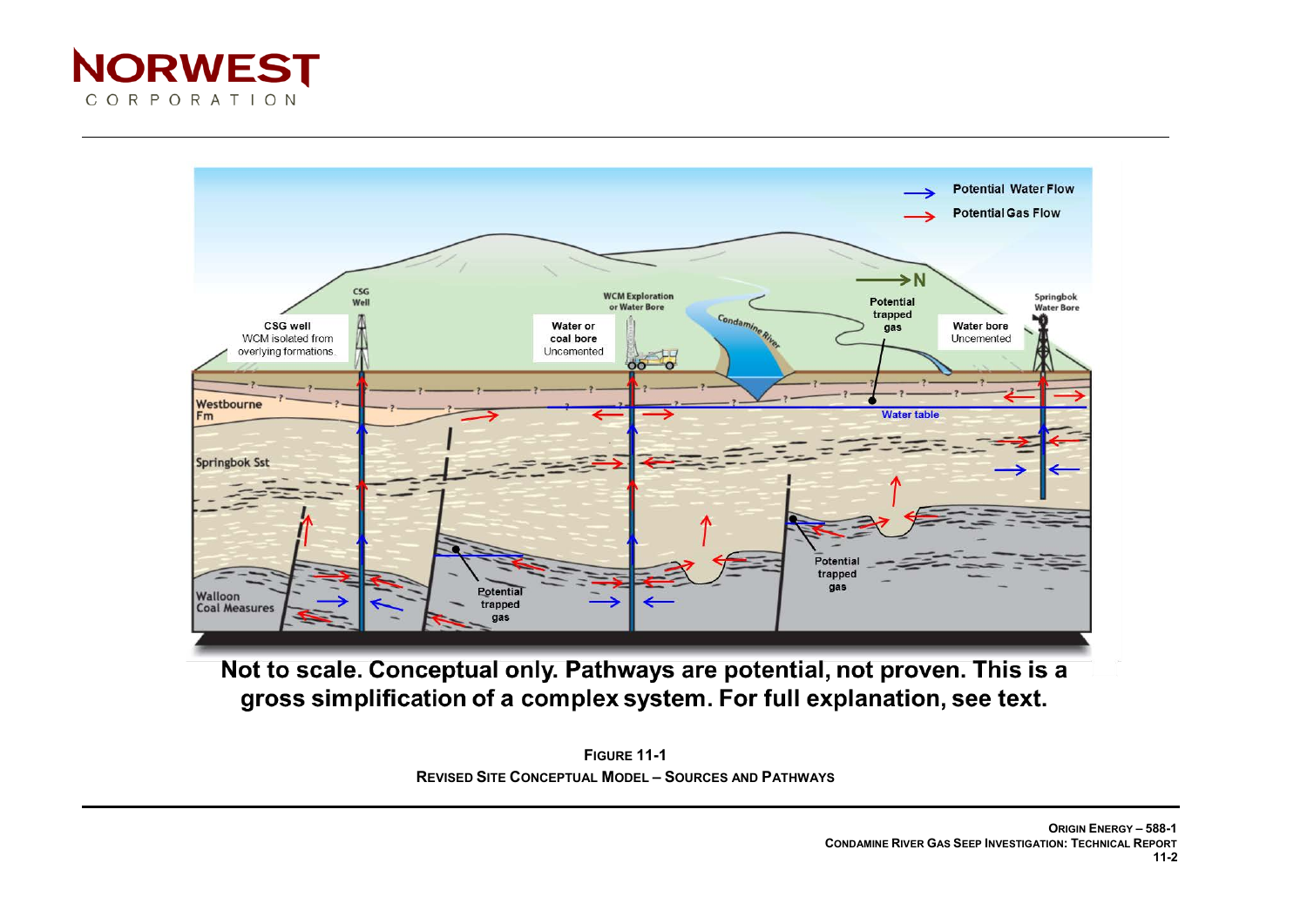

The primary gas release mechanism in the revised conceptual model is depressurization releasing sorbed methane from coals. Depressurization could be due to a combination of water extraction, migration and/or natural water pressure changes. Water extraction includes: (1) water extraction from producing CSG wells, and (2) water extraction from water bores. Water migration includes: (1) water migrating from deeper to shallower formations via abandoned coal exploration, petroleum, CSG, and water bores; (2) water migrating from deeper to shallower formations via water bores completed in multiple formations; (3) water migrating from deeper to shallower formations via natural faults or fractures. Natural water pressure changes include the results of variations in natural recharge and discharge, due for example to floods and droughts.

The rate of depressurization could be very rapid or could take place over decades or longer, depending on the depressurization method, the rate of water removal, and the hydraulic properties of the affected formations (e.g., permeability, porosity, and storage coefficient). Regardless, the key point is the eventual reduction of water pressures to below the critical desorption pressure for specific coals. This is not a simple point in time, however, because within a formation the critical desorption pressure will vary depending on reservoir characteristics (coal thickness, coal density, reservoir pressure) and other factors for each coal, depressurization would result in differing gas release rates at different times.

Superimposed on these depressurization mechanisms are a number of natural factors and processes: (1) desorption during drought and low- or zero-recharge conditions that lower reservoir pressure, to re-adsorption during high rainfall, flooding, and related high-recharge conditions that increase reservoir pressure; (2) time lags in the expression of recharge at the water table; (3) rises and falls in the water table and corresponding reduction or increase in the thickness of the unsaturated zone; (4) changes in gas solubility in response to pressure and temperature changes; (5) trapping of free gas by structures or facies changes (possibly subtle geologic variations); (6) trapping of free gas in pore throats by capillary forces; and (7) changes in gas bubble size in response to pressure changes. One or a combination of these factors could cause secondary trapping or secondary release from trapping, further affecting the timing and location of gas release and migration.

The effects of depressurization can spread in two ways: (1) propagation of reduced pressure caused for example by a producing CSG well, to coals not in the vicinity of the well, and releasing gas that is not captured by that well, and (2) desorption of gas relatively close to a producing CSG well, with the gas migrating generally updip due to buoyancy. In the first case, the effect can spread in all directions from the well, assuming isotropic conditions, at a rate controlled by the reservoir properties but independent of the dip angle. In the second case, the effect spreads generally updip (with some transverse dispersion) at a rate governed by the geologic dip and the reservoir properties. In both of these examples, the cause of depressurization is CSG production, but as noted above there are many other potential causes of depressurization.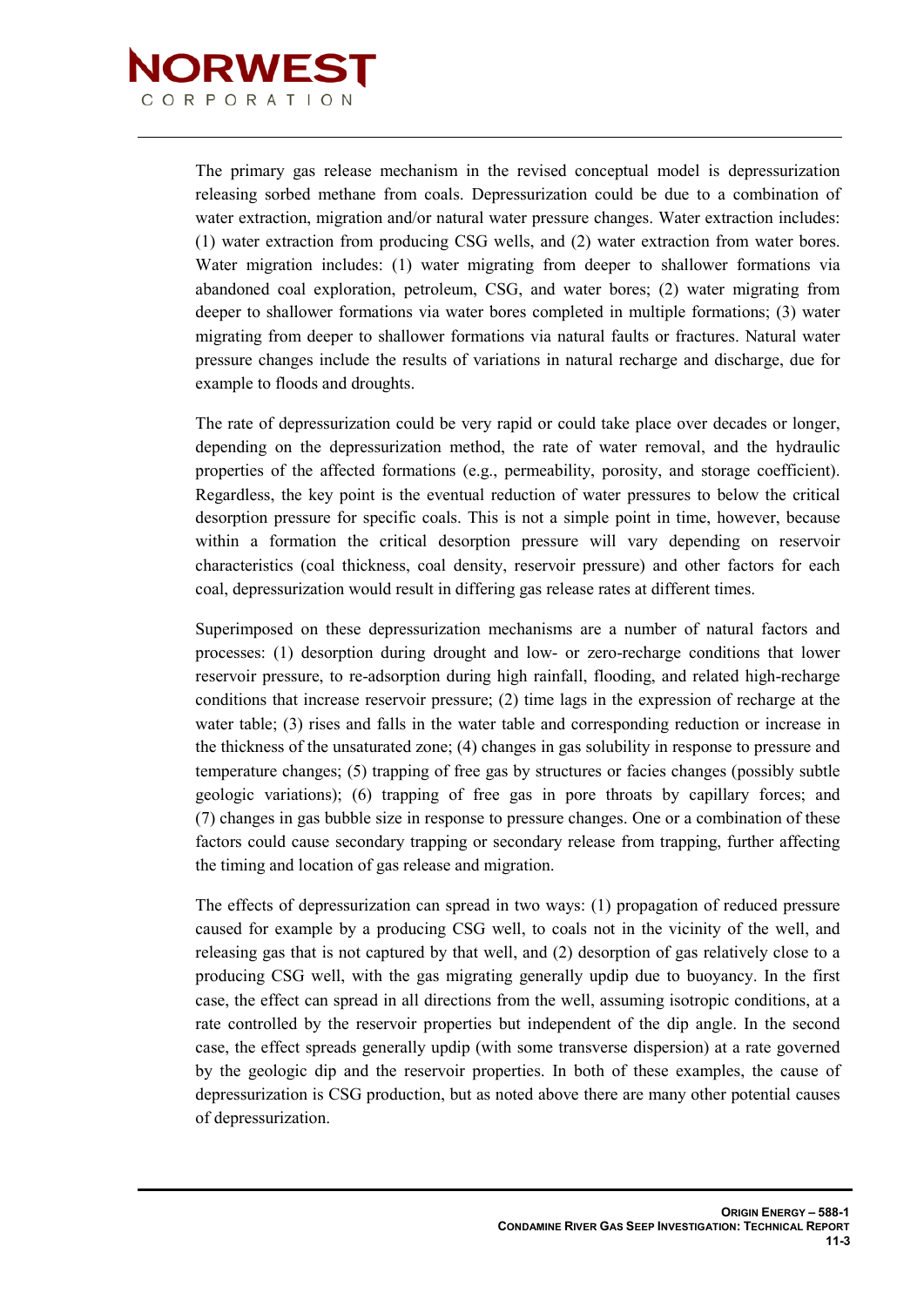

The conceptual model includes a number of potential desorbed ("free") gas pathways to the Condamine River, including: (1) from subcropping coals in the Springbok Sandstone directly into the Condamine River, (2) from the WCM to the Condamine River via the Springbok Sandstone (e.g. where the erosional base of the Springbok cuts into the WCM and permeable sandstones are in contact with WCM coals) and/or faults and fractures, (3) from the WCM or Springbok Sandstone coals to the Condamine River via water bores, (4) from the WCM or Springbok Sandstone coals to the Condamine River via abandoned coal exploration, petroleum, and water bores, and/or from the WCM or Springbok Sandstone coals to the Condamine River via CSG wells in which isolation of the formations is not complete.

The components of the conceptual model are described in more detail below.

# **11.3 SOURCES**

In this report, "Source" refers to the combination of (1) the method of methane generation, and (2) the initial location (depth and/or geologic formation), from which the free methane that discharges from the observed gas seeps originated. It includes coals where sorbed methane desorbs to the free gas phase due to depressurization, but it does not include locations where free gas is temporarily trapped during its migration. Potential sources included:

- "Swamp" gas produced by biogenic acetoclastic reactions.
- WCM coal seam gas produced by biogenic  $CO<sub>2</sub>$  reduction.
- Springbok Sandstone coal seam gas produced by biogenic  $CO<sub>2</sub>$  reduction.
- A combination of gas sources.

As discussed in Section 7.3 the isotopic character of the gas at the seeps is different from "swamp" gas and similar to the biogenic gas from the coals of the WCM and the Springbok Sandstone. At this time the stable isotope data do not provide a way to differentiate between WCM and Springbok Sandstone methane

# **11.4 PATHWAYS**

In this report, "Pathways" refers to the routes that may be taken by the methane from its source to the gas seeps including routes taken by free gas from locations where it has been temporarily trapped. Free gas will rise vertically through water due to buoyancy, with a route modified by the vertical and lateral permeabilities of the formations through which it rises, or by the presence of permeability modifiers such as conduits or barriers. Potential pathways for methane gas migration include:

- Methane may be flowing directly from coals or other lithologies in the Springbok Sandstone that subcrop or outcrop under the Condamine River.
- Methane may be flowing out of coals that are located beneath, but do not directly subcrop/outcrop under the Condamine River, and migrating updip due to buoyancy.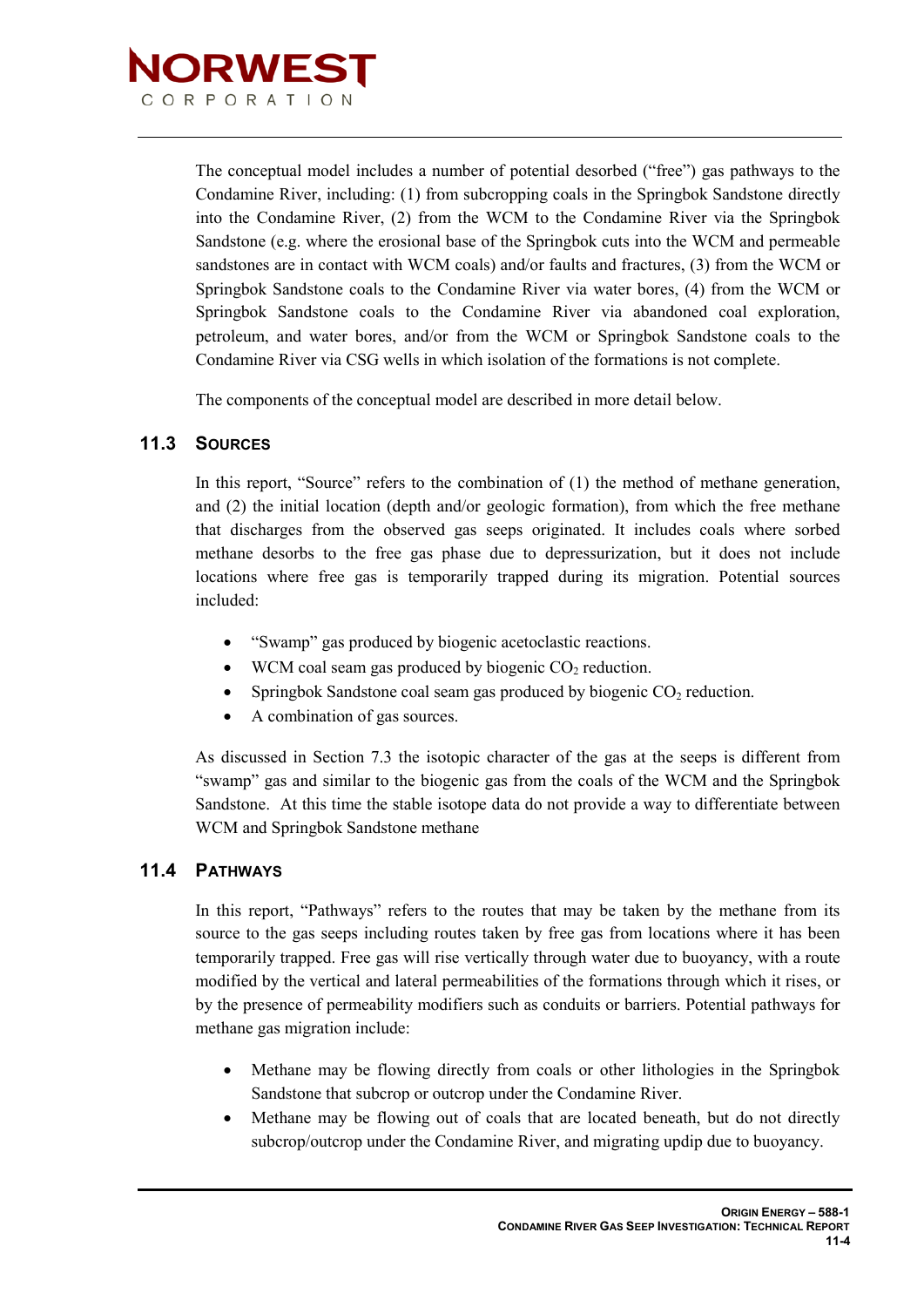

- Methane may be flowing directly from coals through naturally occurring fractures or faults that extend from the Springbok Sandstone and/or the WCM to the bottom of the Condamine River.
- Methane may be flowing directly from coals in the Springbok Sandstone and/or WCM through man-made conduits (water bores, petroleum bores, coal exploration bores, and inappropriately completed CSG wells), entering the groundwater, and discharging into the Condamine River. Flow though man-made conduits could be related to improperly abandoned (i.e., not properly plugged to ensure isolation of gas bearing zones from aquifers) bores, or imperfectly cemented and sealed well annuluses.
- Methane that has not been captured by producing CSG wells and water bores may be migrating updip by buoyancy and flowing out of coals in the WCM through naturally occurring fractures or faults that extend up to the bottom of the Condamine River.
- Erosion within Condamine River flood events may have removed a low-permeability layer (such as the thick clayey soils or consolidated conglomerate of the older alluvium described in Section 4.1) and uncovered coals, other bedrock, or fractures or faults that contain methane, thereby providing a pathway for methane migration into the Condamine River.

Several of the potential pathways listed above rely in part on gas flowing through fractures and faults. Seismic surveys conducted by Origin (see Section 4.1) have identified inferred faults in the area of investigation; however, it should be noted that faults can enhance and/or reduce permeability<sup>75</sup>. They are not necessarily permeable conduits for gas flow, but can be low-permeability barriers to migration (such as in fault-bounded "gas traps"). Therefore, the presence of faults and fractures does not guarantee that they are conduits for gas migration. Additional data, including pressure monitoring, soil gas surveys, and geologic mapping, are needed to determine whether faults and fractures are barriers or conduits – or possibly both in different locations or formations.

# **11.5 MECHANISMS**

-

In this report, "Mechanism" refers to the physical and chemical changes and processes that may cause gas to migrate from its source, move along a pathway, and emerge at the gas seeps. Both anthropogenic and natural mechanisms (short- and long-term) may occur and need to be considered; different mechanisms may be working together; and additional investigation and monitoring may identify other factors that are contributing to gas seepage.

<span id="page-4-0"></span><sup>&</sup>lt;sup>75</sup> McKillop, M. D., O. Dixon, and J. Hodgkinson. 2011. A new interpretation and model of the Moonie-Goondiwindi and Burunga-Leichardt fault systems in Queensland. Queensland Geological Record 2011/01. Geological Survey of Queensland.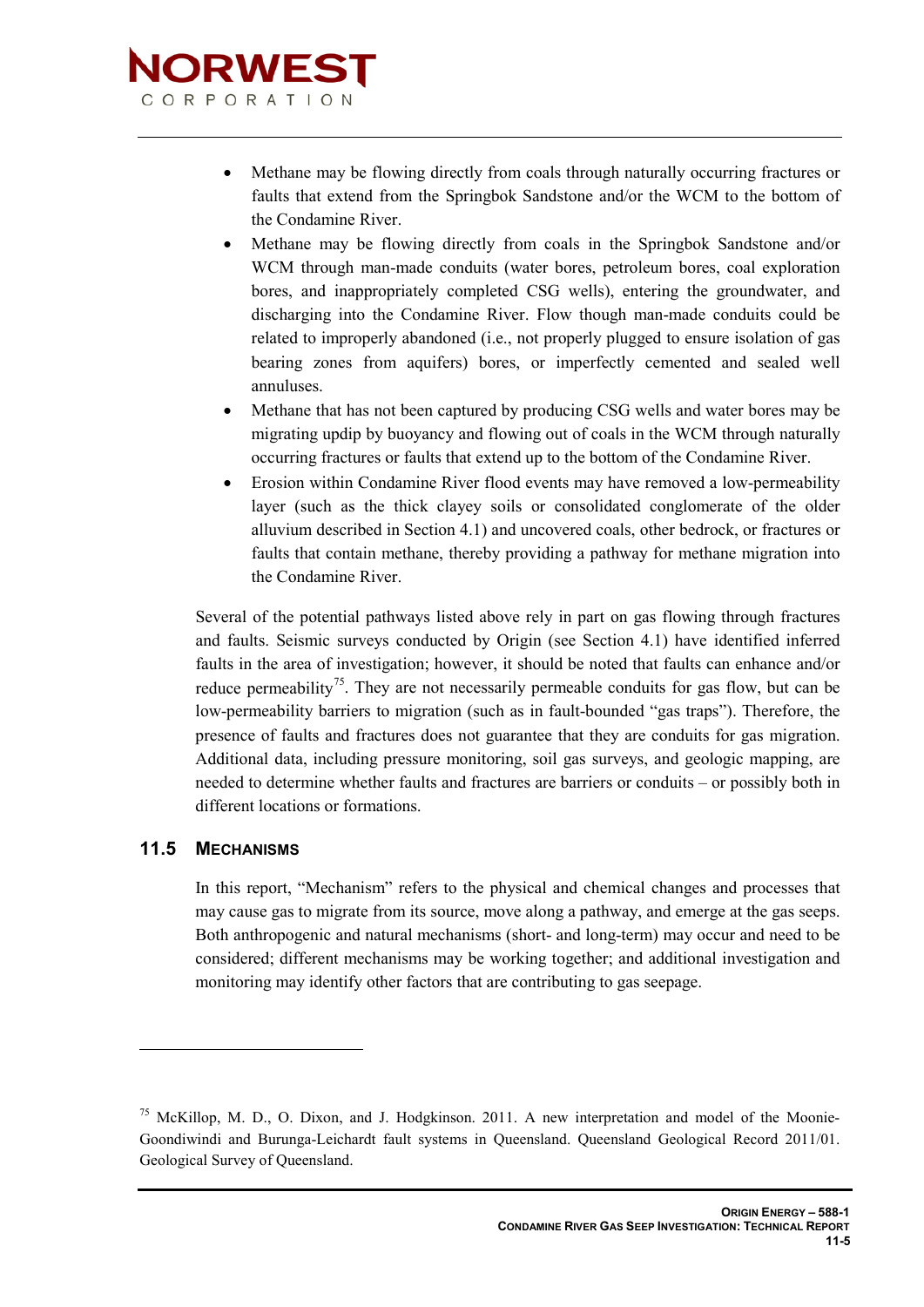

#### **11.5.1 Anthropogenic mechanisms**

Potential anthropogenic mechanisms for production of free gas include:

- Depressurization of the WCM by CSG production wells, allowing methane to desorb. Desorption may occur beneath the seeps, or at an offset and down-dip location. Desorbed gas could have been captured by the CSG well, or migrated via other pathways such as faults, or updip due to buoyancy through higher permeability beds such as coal or sandstone.
- Free gas released via the above mechanism could become secondarily trapped within the Springbok Sandstone.
- Depressurization of coals in the Springbok Sandstone and/or WCM by water bore pumping, allowing methane to desorb (e.g. at least one water bore within the area of investigation that is used for agricultural purposes has an allocation of 240 Ml/yr for water from the WCM and the underlying Hutton Sandstone). Desorbed gas could have migrated via the water bore itself, or other opportunistic pathways such as faults and higher permeability beds (e.g., coal and sandstones).
- Drilling of coal exploration boreholes and inappropriate abandonment may have resulted in connecting the Springbok Sandstone and the WCM, and depressurisation of deeper units (which would have had a higher initial reservoir pressure). Gas could have migrated between units via open bores.
- Depressurization of coals in the Springbok Sandstone and/or WCM by coal exploration bores that were allowed to flow water and gas, or due to their subsequent conversion to water bores, allowing methane to desorb. Desorbed gas could have migrated via the coal exploration bore itself, or via other opportunistic pathways such as faults or fractures.

#### **11.5.2 Short-term natural mechanisms**

Other natural mechanisms related to hydrostatic pressure changes in the shallow geology due to flooding events include:

- Methane desorbed from shallow coal seams in the Springbok Sandstone and/or the WCM during low hydrostatic pressure periods (e.g., extended low rainfall and recharge conditions) could have become secondarily trapped as free gas in overlying unsaturated formations because of permeability and/or structural traps. Subsequently, trapped gas could have been displaced due to recharge from high rainfall periods.
- Desorbed methane in temporary traps could have been dissolved in groundwater as the water table rose following high rainfall periods. The dissolved gas would then have migrated with the groundwater. During subsequent dry periods, as the water table falls and hydrostatic pressure decreases, gas solubility (which is directly related to pressure) would decrease and methane would come out of solution. This gas could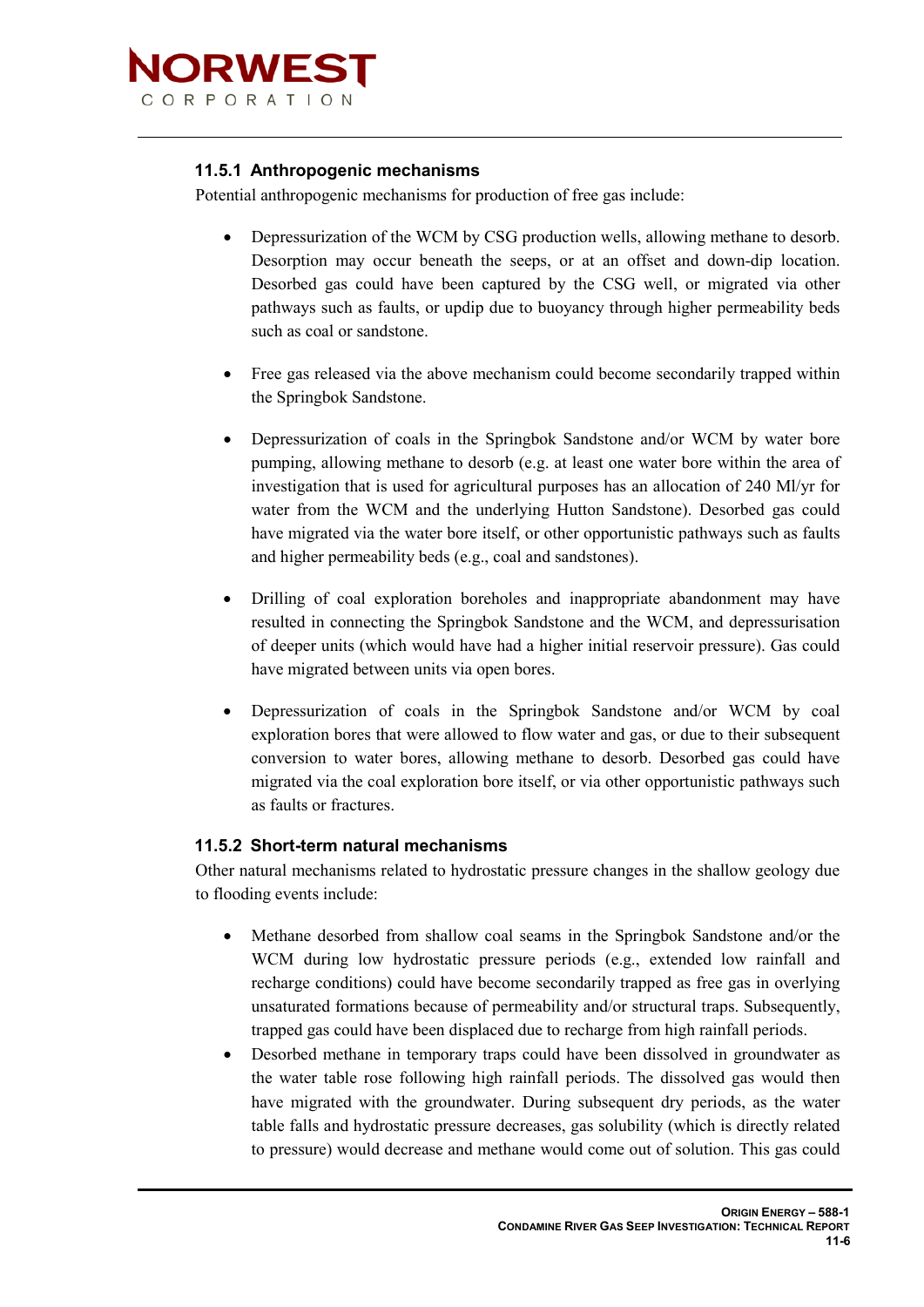

have migrated upwards and discharged to the river. The solubility of pure methane in water at a temperature of 20° C and a pressure of 1 atmosphere (atm) is 23.7 mg/L. The solubility increases linearly at 23.7 mg/L per atm.

A variation of the above scenario is that groundwater containing dissolved gas may discharge into natural springs in the river bed, with methane coming out of solution due to the lower pressure at the point of discharge, i.e. a simultaneous discharge of water and gas.

- Desorbed methane trapped as free gas in overlying unsaturated formations could be displaced upwards and/or up-dip as the water table rises in response to high recharge periods.
- Desorbed methane in temporary traps could have been retained in traps due to a large bubble size, held in the pore throats of the formation matrix by capillary forces. Higher water pressures due to a rising water table in response to high recharge periods, would have compressed free gas, reduced bubble size and hence capillary forces, and allowed the gas to migrate upwards.
- Naturally rising gas could have been trapped by lower permeability alluvium underlying the Condamine River channel. Channel bottom scouring and erosion, or rearrangement of existing bottom sediments, during high rainfall periods, could have removed the lower permeability material, allowing the gas to migrate upwards.
- Nutrient- and bacteria-rich floodwaters could have infiltrated and recharged shallow coals, triggering production of biogenic methane.
- Hydraulic loading by flooding could have activated movement along existing faults and fractures, allowing methane to migrate upwards via a fault conduit.

Potential natural mechanisms that are related to other short-term physical or chemical changes in the environment include:

- The solubility of gas is dependent on pressure, as noted above. The pressure at any point in a water column is dependent on the depth below the water surface, plus the atmospheric pressure acting on that surface. Therefore daily, frontal, or other changes in barometric pressure would be expected to cause variations in methane solubility. If the water is already close to saturation with dissolved methane, barometric pressure reduction would result in exsolved gas migrating upwards.
- Seismic activity may have reactivated, opened up, or extended faults or fractures, allowing methane to migrate upwards via a fault conduit.

# **11.5.3 Long-term natural mechanisms**

Potential natural mechanisms that are related to long-term physical changes in the environment include:

• Long-term land surface erosion reducing hydrostatic heads in the coal seams; thereby reducing their maximum sorption capacity.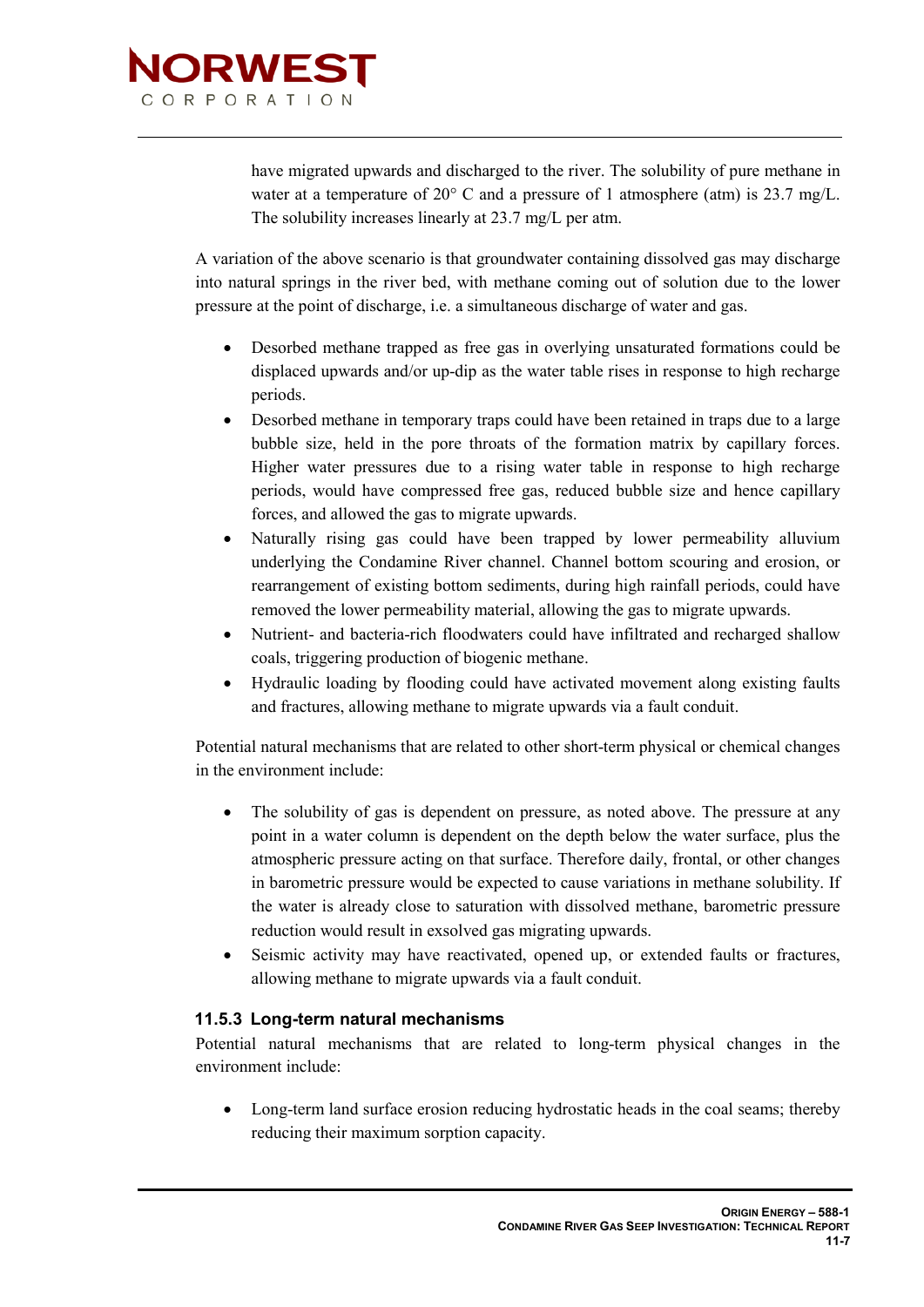

<u>.</u>

• Long-term climate changes affecting groundwater levels, reducing hydrostatic heads in the coal seams; thereby reducing their maximum sorption capacity.

Long-term land surface and climate change mechanisms are potential "natural depressurization" mechanisms that would generally take place over long time periods. It is not likely that they would trigger a sudden increase in seepage, but could be responsible for coals in the Springbok Sandstone and WCM being at or near full saturation with respect to methane, such that a small pressure reduction would result in gas desorbing. These mechanisms are based on CSG theory and gas sorbed on the internal coal surfaces has been found to generally follow a formula known as the Langmuir equation<sup>[76](#page-4-0)</sup>, which describes how the sorption capacity of coals increases with higher pressures and vice versa.

<sup>76</sup> Langmuir, I. 1916. *The constitution and fundamental properties of solids and liquids. part i. solids. Journal of the American Chemical Society* **38** (11): 2221–2295.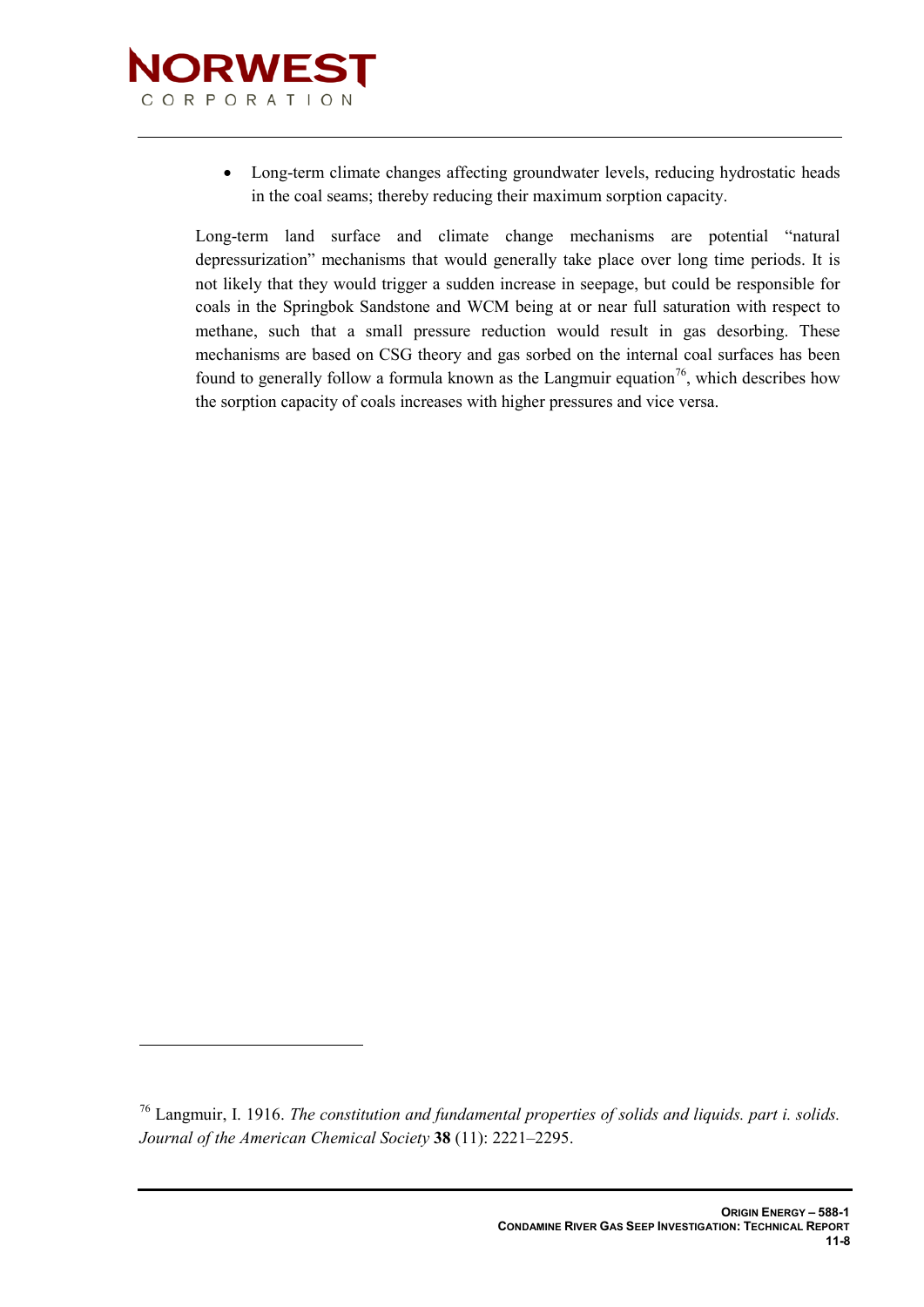

#### **11.6 CONCEPTUAL MODEL REVIEW**

At the end of the first two phases of the study, the conceptual model components described above (i.e., hypotheses regarding sources, pathways, and mechanisms) were either rejected based on contrary data, or retained for f investigation. This is summarized in the following subsections (10.6.1 to 10.6.3).

#### **11.6.1 Sources**

Potential sources of the methane discharging from the observed seeps:

| <b>Potential Source</b>                             | <b>Comments</b>                                                                                                                                                                                                                                                                                                                                                                                                                                                                                                                                  | <b>Hypothesis Retained/rejected</b> |
|-----------------------------------------------------|--------------------------------------------------------------------------------------------------------------------------------------------------------------------------------------------------------------------------------------------------------------------------------------------------------------------------------------------------------------------------------------------------------------------------------------------------------------------------------------------------------------------------------------------------|-------------------------------------|
| "Swamp" (shallow-sourced biogenic acetoclastic) gas | The seep gas samples analysed to date do not match the isotopic character of "swamp" gas.                                                                                                                                                                                                                                                                                                                                                                                                                                                        | <b>Rejected</b>                     |
| WCM coal seam gas                                   | The seep gas samples analysed to date match the isotopic character of WCM gas.                                                                                                                                                                                                                                                                                                                                                                                                                                                                   | <b>Retained</b>                     |
| Springbok Sandstone coal seam gas                   | The seep gas samples analysed to date match the isotopic character of Springbok<br>Sandstone gas.                                                                                                                                                                                                                                                                                                                                                                                                                                                | <b>Retained</b>                     |
| Combination of gas sources                          | The isotopic characters of gas samples attributed to the WCM and Springbok Sandstone are<br>similar, so either or both formations could be a source. In addition, water and coal exploration<br>bores may be completed in or open to both the WCM and Springbok Sandstone, thereby<br>connecting two potential sources and there is uncertainty about what formation the wells are<br>completed in. Faults could connect two or more formations. This in turn depends on the<br>hydrogeologic nature of the faulting, i.e. permeable or sealing. | <b>Retained</b>                     |

# **11.6.2 Pathways**

Potential pathways for methane gas migration:

| Pathway                                                                                                                                                                                                                                                                                                                                                                                                                                                                     | <b>Comments</b>                                                                                                                                                                                                                                                                                                                                                                                                                                                                                                                                                                   | <b>Hypothesis Retained/rejected</b> |
|-----------------------------------------------------------------------------------------------------------------------------------------------------------------------------------------------------------------------------------------------------------------------------------------------------------------------------------------------------------------------------------------------------------------------------------------------------------------------------|-----------------------------------------------------------------------------------------------------------------------------------------------------------------------------------------------------------------------------------------------------------------------------------------------------------------------------------------------------------------------------------------------------------------------------------------------------------------------------------------------------------------------------------------------------------------------------------|-------------------------------------|
| Methane may be flowing directly from coals or other lithologies in the<br>Springbok Sandstone that subcrop or outcrop under the Condamine<br>River.                                                                                                                                                                                                                                                                                                                         | What are thought to be coals in the Springbok Sandstone have been found in the Condamine River valley<br>(Figure 3-1 location #10).                                                                                                                                                                                                                                                                                                                                                                                                                                               | <b>Retained</b>                     |
| Methane may be flowing out of coals or other lithologies that are located<br>beneath, but do not directly subcrop/outcrop under the Condamine River.                                                                                                                                                                                                                                                                                                                        | The WCM dip at an angle of approximately 1 degree. Updip migration is possible due to the buoyancy of<br>gas in water.                                                                                                                                                                                                                                                                                                                                                                                                                                                            | <b>Retained</b>                     |
| Methane may be flowing directly from coals through naturally occurring<br>fractures or faults that extend from the Springbok Sandstone and/or the<br>WCM to the bottom of the Condamine River.                                                                                                                                                                                                                                                                              | This pathway depends on the vertical extent of the potential fractures/faults, which has not yet been<br>confirmed (either by seismic analysis or by structural/stratigraphic drilling). It also depends on the<br>hydrogeologic nature of the faulting, i.e. permeable or sealing.                                                                                                                                                                                                                                                                                               | <b>Retained</b>                     |
| Methane may be flowing directly from coals in the Springbok Sandstone<br>and/or WCM through man-made conduits (water bores, coal exploration<br>bores, and CSG wells), entering the groundwater, and discharging into<br>the Condamine River. Flow though man-made conduits could be related<br>to improperly abandoned (i.e., not properly plugged to ensure isolation of<br>gas bearing zones from aquifers) bores, or imperfectly cemented and<br>sealed well annuluses. | There are numerous potential man-made conduits of a wide variety of ages, based on both documented<br>and anecdotal information.                                                                                                                                                                                                                                                                                                                                                                                                                                                  | <b>Retained</b>                     |
| Methane that has not been captured by producing CSG wells may be<br>migrating (1) updip by buoyancy and (2) through naturally occurring<br>fractures or faults that extend up to the bottom of the Condamine River.                                                                                                                                                                                                                                                         | As described above, the WCM dip at an angle of approximately 1 degree. Upward migration is possible at<br>that dip angle, due to the buoyancy of gas in water. However, this is a dual pathway that depends on the<br>vertical extent of the potential fractures/faults, which has not yet been confirmed (either by seismic<br>analysis or by structural/stratigraphic drilling.                                                                                                                                                                                                 | <b>Retained</b>                     |
| Recent erosion by major Condamine River flood events may have<br>removed a low-permeability layer (such as the thick clayey soils or<br>consolidated conglomerate of the older alluvium described in Section<br>4.1) and uncovered coals, other lithologies, or fractures or faults that<br>contain methane, thereby providing a pathway for methane migration<br>into the Condamine River.                                                                                 | Low-permeability layers have been identified (consolidated conglomerate and black clayey soils). Before<br>the construction of the Chinchilla Weir in 1973, Lumsden (1966) indicated that the Condamine River had<br>cut down into older alluvium and bedrock. Therefore, in places the erosion of this layer took place long<br>before the 2012 gas seep observations. Post-seep reconnaissance mapping along the River showed that<br>there does not appear to be a geographic correlation between areas where the conglomerate is cut by the<br>River, and the observed seeps. | <b>Retained</b>                     |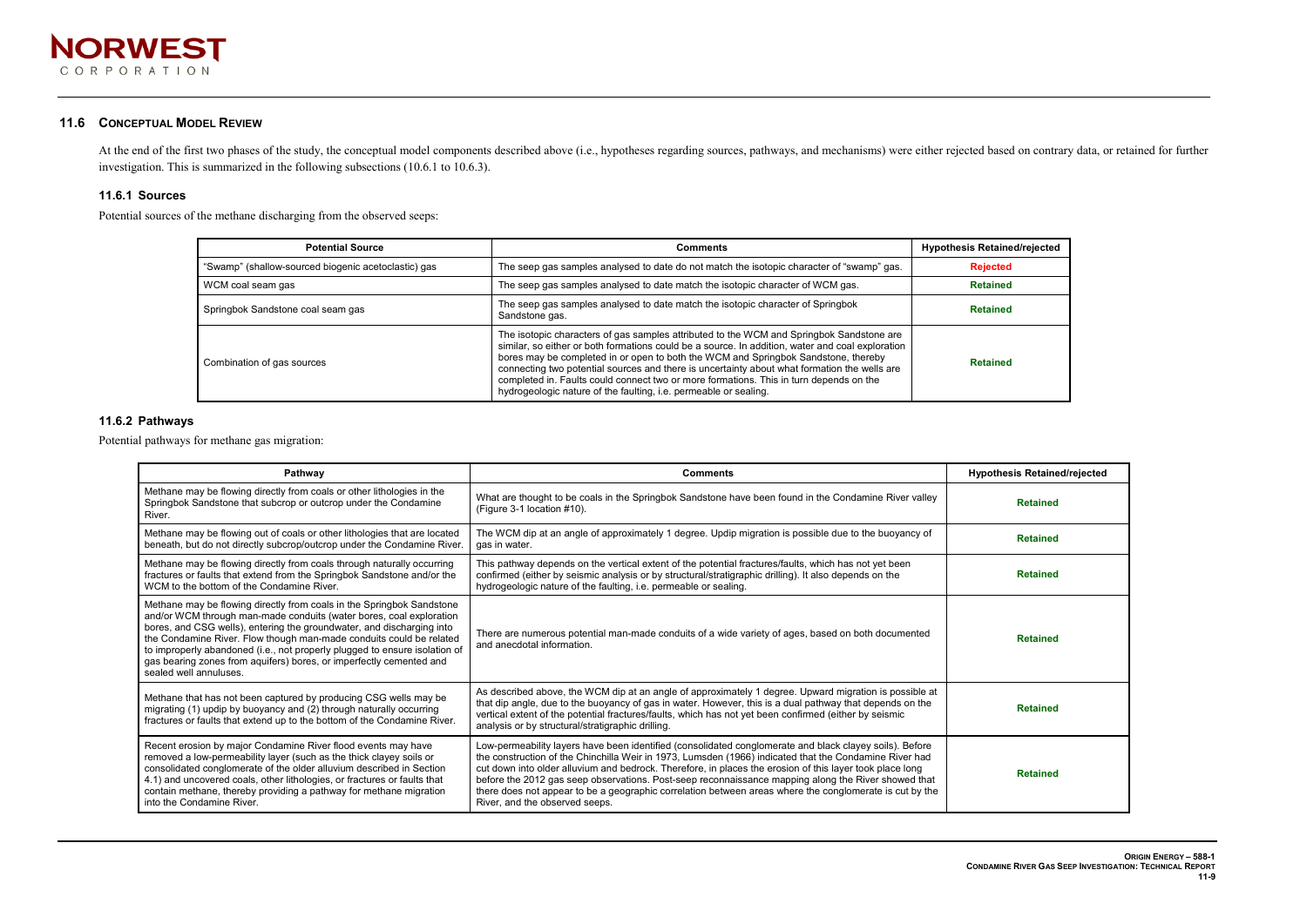#### **11.6.3 Mechanisms**

Potential mechanisms for production of free gas have to take into account the timing of the four seeps – the observation that the Rock Hole seep had been in existence for at least several decades, whereas the three other s (Pump Hole, Fenceline, and Camping Ground) may not have been observed prior to 2012, or may have recently increased flow rates. Potential mechanisms also have to take into account the ongoing nature of the gas seeps since early 2012, and be compatible with the cumulative volume that has been discharged to date. Regarding timing, CSG exploration and production from tenements in this area did not start until January 2004, when production bega in Origin's Talinga Field. Production at QGC's Argyle Pilot began in November 2004 and production from the main area of the Argyle Field began in August 2007. All types of depressurization (plus regional hydrostatic head reduction) potentially liberate desorbed methane. Therefore, one, all, or a combination of the retained mechanisms below, that feature different types of pressure reduction, could be operating in conjunction.

| <b>Mechanism (Anthropogenic)</b>                                                                                                                                                                                                                                                                              | <b>Comments</b>                                                                                                                                                                                                                                                                                                                                                                                                  | <b>Hypothesis Retained/rejected</b> |
|---------------------------------------------------------------------------------------------------------------------------------------------------------------------------------------------------------------------------------------------------------------------------------------------------------------|------------------------------------------------------------------------------------------------------------------------------------------------------------------------------------------------------------------------------------------------------------------------------------------------------------------------------------------------------------------------------------------------------------------|-------------------------------------|
| Depressurization of coals in the Springbok Sandstone by water bore<br>pumping, allowing methane to desorb. Desorbed gas could have<br>migrated via the water bore itself, or other opportunistic pathways such<br>as faults and up dip via higher-permeability beds (e.g., coal or<br>sandstone).             | Water bore usage, and production of gas at water bores, have been documented, pre-dating CSG<br>production by decades. The Orana 8 pressure data indicates that WCM groundwater was initially normally<br>pressured i.e. could be in equilibrium with surface water levels. Pressure data from monitoring wells in the<br>alluvium, Springbok Sandstone, and WCM should be used to determine vertical gradients. | <b>Retained</b>                     |
| Drilling of coal exploration boreholes and inappropriate abandonment<br>may have resulted in interconnection of the Springbok Sandstone and<br>the WCM, and depressurisation of deeper units (which would have had<br>a higher initial pressure). Gas could have migrated between units via<br>the open bore. | Drilling of coal exploration bores, and inappropriate abandonment in some cases, have all been<br>documented, generally pre-dating CSG production by decades                                                                                                                                                                                                                                                     | <b>Retained</b>                     |
| Depressurization of coals in the WCM by coal exploration bores that<br>were allowed to flow water and gas, or due to their subsequent<br>conversion to water bores, allowing methane to desorb.                                                                                                               | Flowing coal exploration bores, conversion of coal exploration bores for water use, and production of gas at<br>water bores, have all been documented, generally pre-dating CSG production by decades.                                                                                                                                                                                                           | <b>Retained</b>                     |
| Depressurization of the WCM by CSG production wells, allowing<br>methane to desorb.                                                                                                                                                                                                                           | CSG exploration and production from tenements in this area began in January 2004, when production<br>began in Origin's Talinga Field. Production at QGC's Argyle Pilot began in November 2004 and production<br>from the main area of the Argyle Field began in August 2007.                                                                                                                                     | <b>Retained</b>                     |
| Mechanism (Short-term natural - flood related)                                                                                                                                                                                                                                                                | <b>Comments</b>                                                                                                                                                                                                                                                                                                                                                                                                  | <b>Hypothesis Retained/rejected</b> |
| Desorbed methane trapped in permeability and/or structural traps,<br>displaced due to recharge from high rainfall periods.                                                                                                                                                                                    | Requires further assessment.                                                                                                                                                                                                                                                                                                                                                                                     | <b>Retained</b>                     |
| Desorbed methane, in temporary traps, dissolved in groundwater, and<br>released due to pressure changes.                                                                                                                                                                                                      | Requires further assessment.                                                                                                                                                                                                                                                                                                                                                                                     | <b>Retained</b>                     |
| Desorbed methane, in temporary traps, dissolved in groundwater, and<br>released at springs.                                                                                                                                                                                                                   | Requires further assessment.                                                                                                                                                                                                                                                                                                                                                                                     | <b>Retained</b>                     |
| Desorbed methane, in temporary traps, displaced due to rising water<br>tables.                                                                                                                                                                                                                                | Requires further assessment.                                                                                                                                                                                                                                                                                                                                                                                     | <b>Retained</b>                     |
| Desorbed methane, trapped in small pores, released due to pressure<br>increases causing bubbles to shrink and overcome capillary forces.                                                                                                                                                                      | Requires further assessment.                                                                                                                                                                                                                                                                                                                                                                                     | <b>Retained</b>                     |
| Desorbed methane, trapped below low-permeability alluvium, released<br>when alluvium is eroded.                                                                                                                                                                                                               | Installation of monitoring wells will help evaluate this mechanism.                                                                                                                                                                                                                                                                                                                                              | <b>Retained</b>                     |
| Nutrients and bacteria in floodwaters could have triggered production of<br>biogenic methane.                                                                                                                                                                                                                 | This would depend on the rate of infiltration of recharge. Installation of monitoring wells will help evaluate<br>this mechanism. However, stable isotope results for gas samples collected from the seeps do not support<br>this hypothesis.                                                                                                                                                                    | <b>Rejected</b>                     |
| Hydraulic loading by flooding could have activated movement along<br>existing faults and fractures, allowing methane to migrate upwards via a<br>fault conduit.                                                                                                                                               | Requires further assessment.                                                                                                                                                                                                                                                                                                                                                                                     | <b>Retained</b>                     |
| Mechanism (Short-term natural - other)                                                                                                                                                                                                                                                                        | <b>Comments</b>                                                                                                                                                                                                                                                                                                                                                                                                  | <b>Hypothesis Retained/rejected</b> |
| Barometric pressure effects                                                                                                                                                                                                                                                                                   | Unlikely to account for sustained gas seeps, but may influence variations in seepage rates.                                                                                                                                                                                                                                                                                                                      | <b>Rejected</b>                     |
| Seismic activity reactivating or otherwise increasing fault zone<br>permeability.                                                                                                                                                                                                                             | Current seismic data do not support this hypothesis; however, the sensitivity (minimum detectable<br>magnitude) of the Geoscience Australia seismic monitoring network for the area may be a limiting factor.<br>This should be reassessed in Phase 3.                                                                                                                                                           | <b>Retained</b>                     |